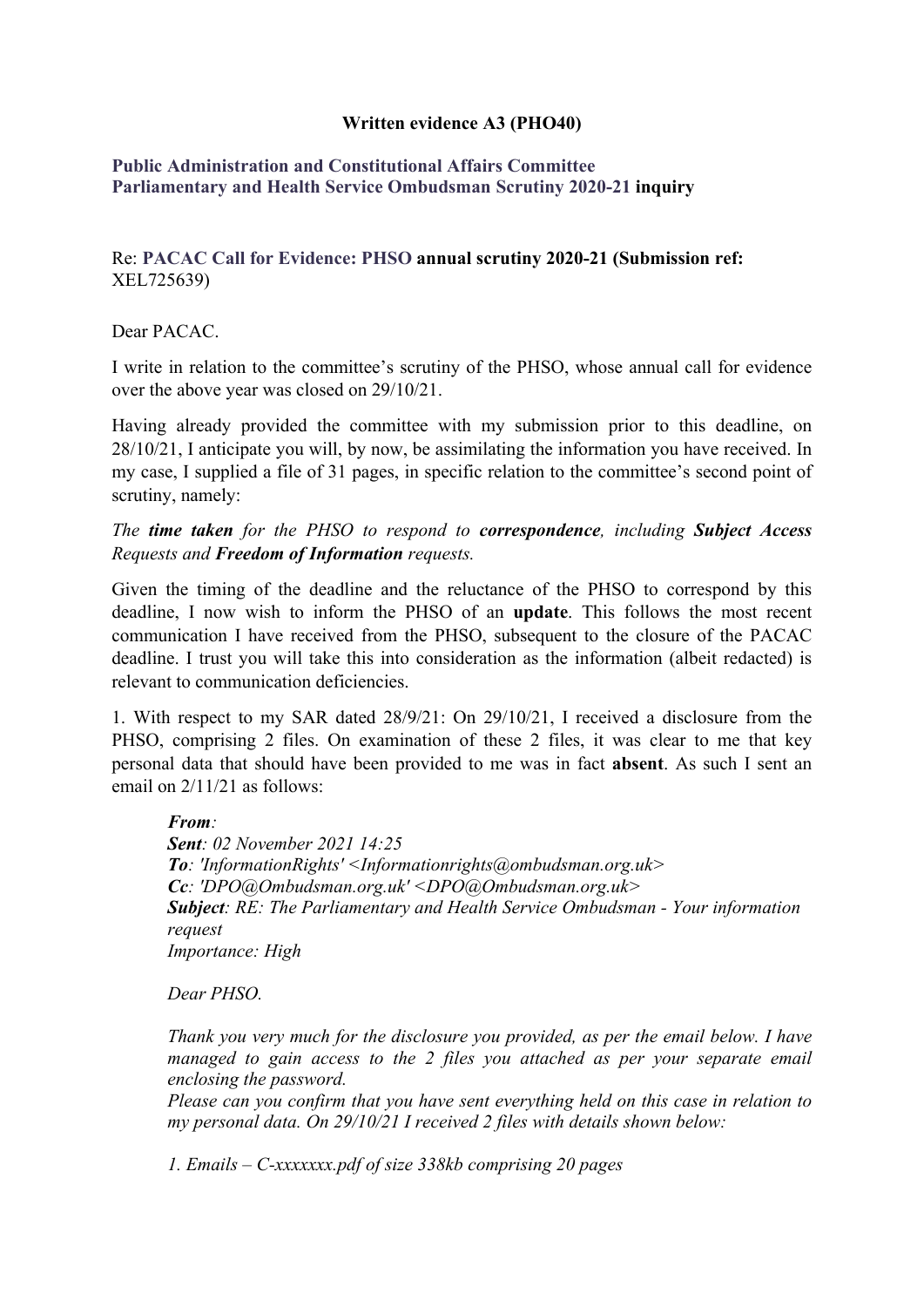*2. Docs – C-xxxxxxx. Pdf of size 8Mb comprising 201 pages.*

*I look forward to receiving your confirmation by the end of tomorrow, the next working day, thank you.*

*Kind regards*

The following day I received an email response as shown below:

*From: InformationRights <Informationrights@ombudsman.org.uk> Sent: 03 November 2021 16:00 To: Subject: The Parliamentary and Health Service Ombudsman - Your information request*

*Dear ,*

*We have received notification that you have sent us an email by Proofpoint Essentials. We are unable to read the email. Please can you re-send the email in a different format for us to be able to view this as it is showing as quarantined.*

*Yours sincerely*

*Freedom of Information & Data Protection Team Parliamentary and Health Service Ombudsman E: [informationrights@ombudsman.org.uk](mailto:informationrights@ombudsman.org.uk) W: [www.ombudsman.org.uk](https://urldefense.proofpoint.com/v2/url?u=http-3A__www.ombudsman.org.uk&d=DwMFAg&c=euGZstcaTDllvimEN8b7jXrwqOf-v5A_CdpgnVfiiMM&r=ahQFLLBqGvyMiCxHZ5I26SllyrwHAR13LIV0Yzv1KCDFoZrB4p0AILSINPPfEjbx&m=rOkQJTZTT0q0DiaO3qV1OFvBHirdyguxV9azfUeMWHY&s=oZlOsYsTe4gYC-ow45EgTahU4nDIDsWZtE8j4c6b0SY&e=)*

On 3/11/21, I resent the email from 2 different email addresses. Having not received any response, on 8/11/21, I spoke on the telephone to the PHSO reception desk who explained that it was impossible for me to speak to the Information Rights team. They suggested I resend the emails again and by 11/11/21, if I had still not received any response, then I should send a hard copy letter in the post. I was just about to do so when, earlier today (11/11/21), I finally received a response as shown below:

*Dear ,*

*Thank you for resending the email.*

*I can confirm that you have been provided your file in full. The only document which we did remove was a template letter which xxxxx xxxxx used to send as an email to your MP xxxxx xxxxxxxxx. The letter was incomplete, and the contents can be seen in the email xxxxx sent your MP on 10 August 2020.*

I wish to point out that the above **confirmation** triggers a **very serious** revelation that 180 pages of evidence are completely **absent** from my case file. This is referenced on page 4 of my PACAC file: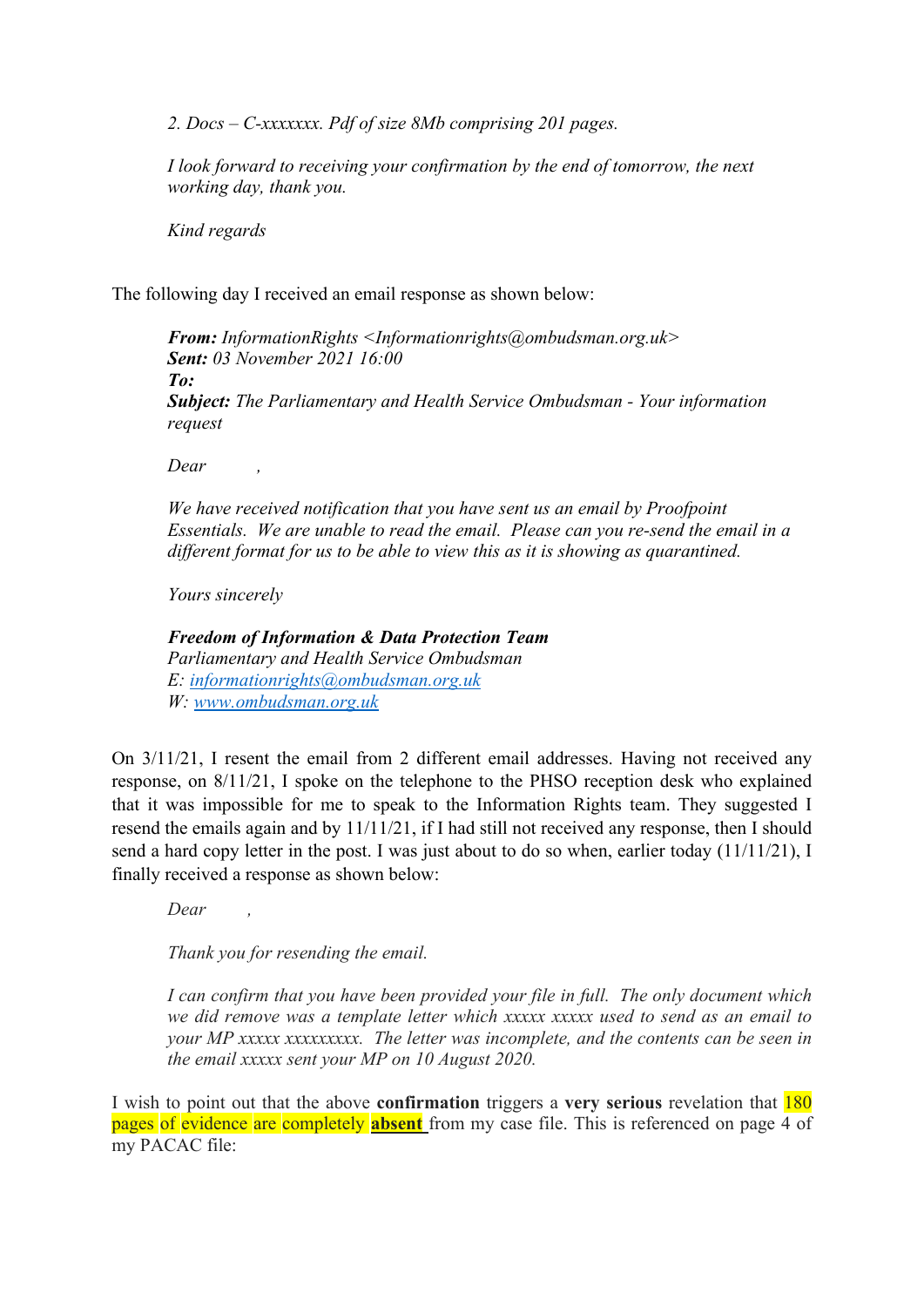*Further to the email I sent a few moments ago, please find attached, the file (6) Bundle 2 of 180 pages. For the fresh case sent in 22/7/20.*

*Please confirm receipt of both emails at your earliest convenience.*

As you aware from my correspondence, although I raised my case on 22/7/20, even when I asked for **confirmation** of receipt of all my evidence again **on 1/8/20**, and **again on 26/3/21**, I still received **no response** confirming all the evidence had been received. I now realise I did not enclose the 3-page letter in my evidence of submission and so I have attached this to the end of this document (redacted form in case it is published).

This **absence** of evidence causes me grave concern and distress. It proves that my **complaint** was **never even read**, otherwise the missing 180 pages of evidence would have been immediate. More disturbingly, however, is the fact that, had the PHSO bothered to inform me that 180 pages of evidence had gone missing, I could have resent another copy to them and they could then have done a proper investigation. As such, this now exposes them as an organisation who doesn't even bother to check the evidence it receives let alone read the complaint - which obviously makes reference to it! As such, this proves the PHSO are **unfit for purpose**, at least in respect of my case.

2. As far as the FOI request is concerned, to date I have still received no response. I have reminded them, again, (today by email) of their obligation to comply with Section 10 of FOIA (2000).

I look forward to your acknowledgement of receipt of this letter of 5 pages. I **will** expose the PHSO.

Kind regards.

26th March 2021

 $Ms$ Caseworker, Parliamentary and Health Service Ombudsman.

## **Re: Case Cxxxxxxx (ICO)**

Dear Ms .

Thank you for your email dated 25/3/21 in relation to your initial understanding of my prospective PHSO complaint case against the ICO. As this case is evidently **very** large by virtue of the extensive documentation, and the distinct possibility (following your earlier comments) that some information may have got lost in transit, I would hope you could please confirm that you are in full receipt of all supporting documentation to date, prior to your assignment to the case. This includes exclusively:

(a) My 2 emails (with respectively 1 and 7 attachments), each dated 22/7/20.

(b) My email dated 1/8/20, requesting a confirmation of receipt for the information described in  $(a)$ .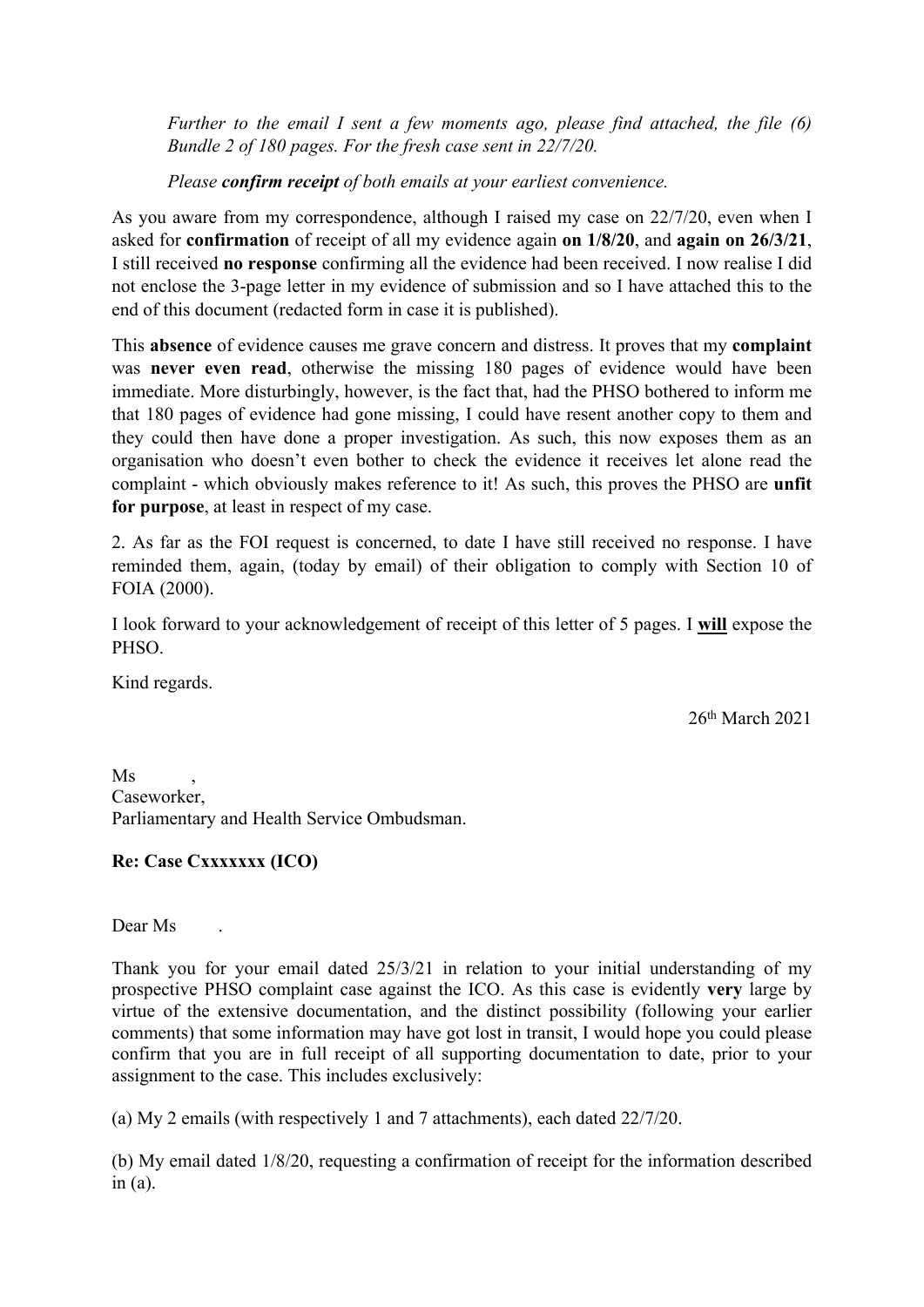(c) My email dated 4/12/20 expressing my concerns against the ICO caseworker (XX), requesting that all future PHSO correspondence on this matter is addressed by someone independent (since XX has been working on a related XXXX case that is about to give rise to a different potential complaint against her). I would respectively suggest that XX's line manager is also not independent and that this matter should be discussed on the basis of pure objective evidence (not assumptions), through an entirely separate team within the ICO that is totally independent of XX.

(d) My email dated 7/12/20 expressing my concerns following auto notification from the PHSO, that my email (c) had been "deleted without being read".

(e) My email and attachment of one page, sent on 26/1/21, evidencing that the XXXX sent my appeal docs to XXX in December 2018, rather than June 2018 (as protocol dictates), prior to my opportunity to raise a comprehensive appeal with the XXXX against the complaint against XXXX. The XXXX had already closed the appeal in October 2018. This specific aspect of the case is **very** serious and triggers a **public interest** matter.

(f) My emails dated 12/3/21 and 23/3/21 expressing concern in relation to the apparent lack of any progress since the initial checks had been completed on 10/8/20.

As such, I would appreciate please your **confirmation of possession** of **all** the above, and of all the associated information I have sent the PHSO to date. At the early stages of your investigation, I would hope you could please address point (c) above.

I take issue with the third paragraph of your letter in which you state "*the ICO are the final authority on data matters outside of the courts*". In actual fact, it may come as a surprise, that it is **very** frequently the case that ICO assessments (based only on ICO *opinion*) only go so far, beyond which the ICO generally refer the SAR complainant to the courts. The ICO frequently accept, "*Our decision will not affect your ability to enforce your rights through the courts"* and furthermore:

*"If you are seeking personal redress or compensation for the way an organisation has dealt with your personal information, you will need to pursue this independently through the courts or with an industry's own ombudsman or regulatory body".*

Just like any other Government organisation, the ICO is (in itself) **not immune** from prosecution in respect of data protection Rights, nor from (any associated) professional negligence and/or allegations of misconduct. The *final authority* on all data protection matters always rests with the courts, **not** the ICO. Indeed, it is convenient at this point to draw your attention to recent adverse publicity surrounding the ICO at [https://informationrightsandwrongs.com/2020/09/12/if-ico-wont-regulate-the-law-it-must](https://informationrightsandwrongs.com/2020/09/12/if-ico-wont-regulate-the-law-it-must-reboot-itself/)[reboot-itself/](https://informationrightsandwrongs.com/2020/09/12/if-ico-wont-regulate-the-law-it-must-reboot-itself/) 

The article's conclusion is that "*the ICO is failing to perform its basic tasks of regulation and enforcement".*

In a nutshell, this has been exemplified by my case, as I join the growing list of other disgruntled people who are trying desperately to seek natural justice and hold the ICO to account for their misconduct. If any company is in breach of the regulations (let alone the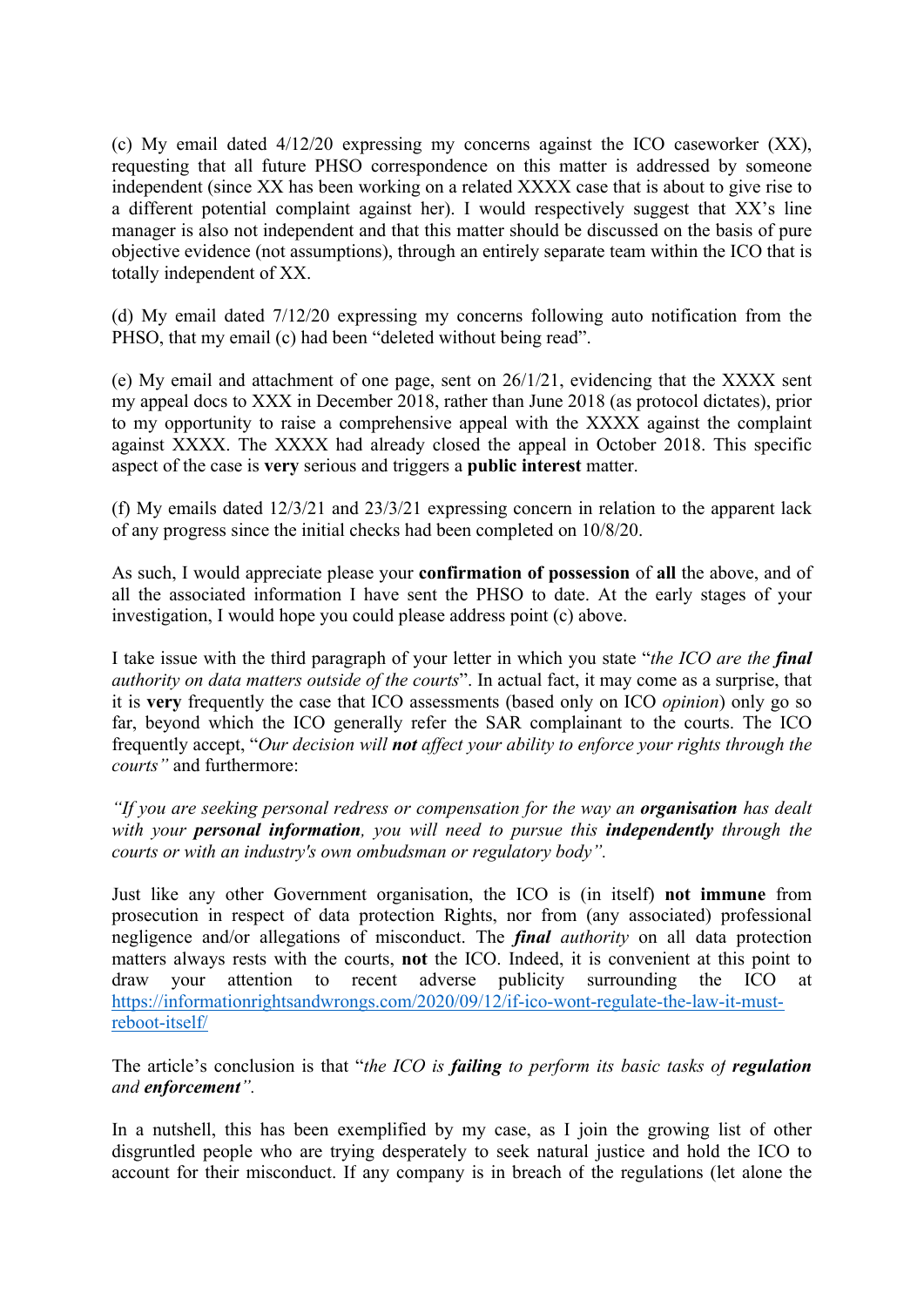ones they are supposed to oversee for goodness' sake), then such matters must be taken seriously, to retain **public trust and confidence**.

In terms of legislation, DPA (2018) makes provision for complaints and orders to be progressed through the ICO, or respectively and **alternatively**, through the courts. Sections 165 and 166 are relevant to the former, whilst Sections 167 through to 169 are relevant to the latter.

For your information, under FOIA (2000), I recently requested from the ICO: *a copy of the specific guidance and/or policy in relation to 'how to conduct a case review complaint against ICO staff following an expression of dissatisfaction.' Very disappointingly the ICO failed to disclose anything in the timeframe permitted. Should I receive any documentation, I may well forward that to you, should any such policy come to light. This document may operate as a useful reference tool.*

As the ICO caseworker for this case, hopefully being in possession of my 39-page complaint form, you will by now have appreciated that my complaint involves the ICO handling of their assessment against the XXXX. You appear to have grasped the general gist of the complaint. However, there is an error in your understanding of the complaint. I address this below.

Your reference to "*full disclosure court order*" is incorrect in this context since **no** court order has been raised (as yet) against the **XXXX**. The Court order was made against **XXX** in June 2018 and involved personal data that (I allege) XXX failed to disclose, contrary to the Order, in advance of any opportunity to provide evidence against their sham investigation.

This personal data was required in order for me to raise an appeal with the XXXX (against the findings of the XXX complaint process). The ICO played **no part** whatsoever in securing the court order. I achieved this result myself, through the courts. I have however, also taken the Information Commissioner to court. I am currently in the process of taking XXX to court again following a more recent ICO decision in my favour, that confirmed XXX breached data protection legislation. This follows from the 2018 order and is relevant to the XXXX appeal.

Essentially, the XXXX failed to send my full appeal documentation to XXX at the appropriate time, (contrary to XXXX regulations), prior to XXX's input on my representation (as protocol dictates). The XXXX **concealed** this information from me until after the appeal had already concluded. This breach of process, pre-meditated attempt to conceal my personal data (the evidence), failure to inform me and prevent my Right to rectification, has been pointed out to the ICO but they chose not to engage with that evidence. The consequential effect is that I have been denied the Right to a fair trial (at the appeal stage), as provided by the Human Rights Act (1998) Article 6. I claim, the ICO are equally culpable in effecting this breach to Article 6.

The 3 paragraphs you have stated provide only a broad overview and direction of the nature of the complaint. They do not in any way, describe an accurate representation nor provide for a substitution of the complaint particulars, that are necessarily detailed, extensive, and complex in places. This is to be expected in a complaint of such magnitude.

The ICO were negligent in failing to uphold my DP rights and ignored the fundamental question: